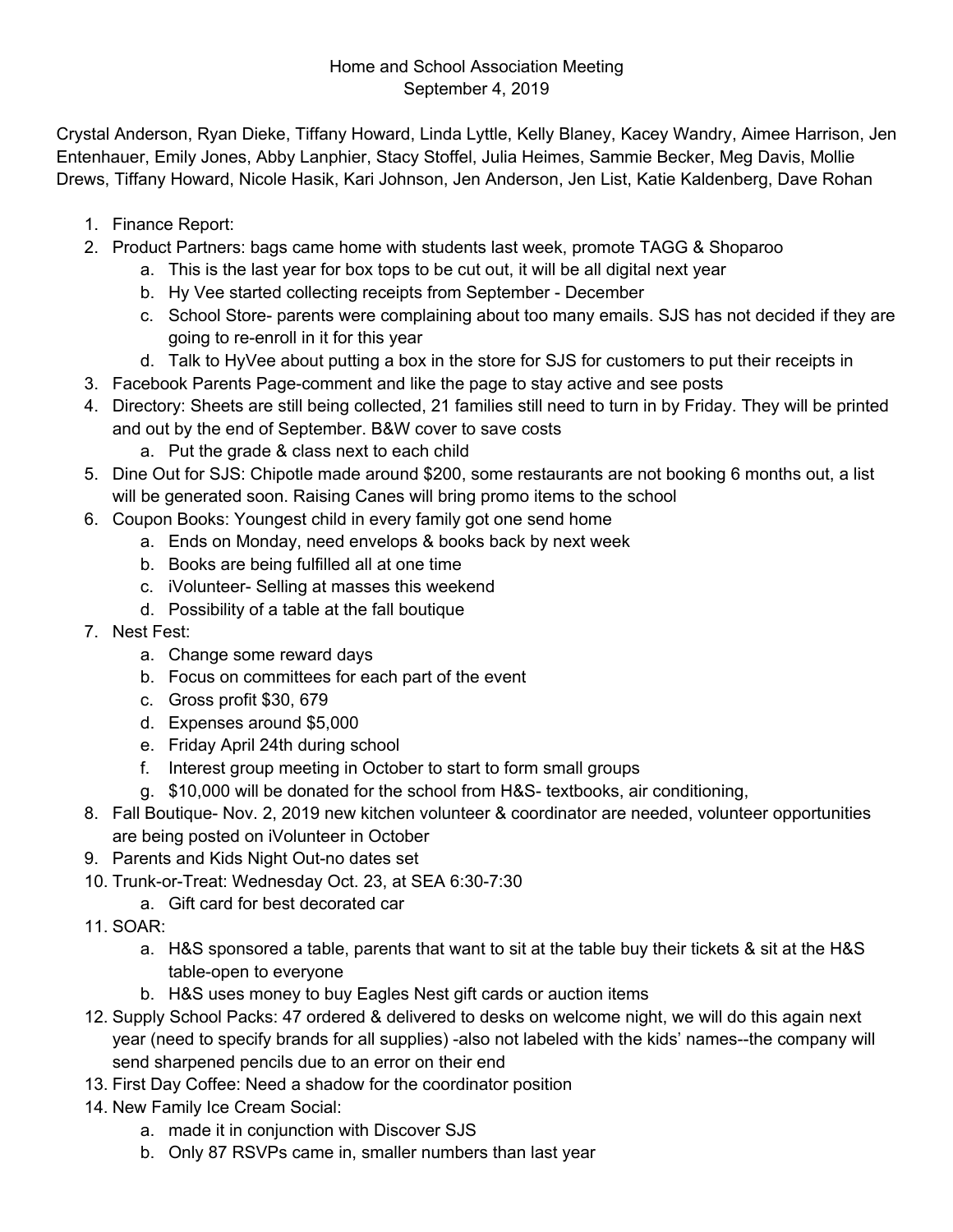- c. Need to have it on a Sunday next year
- 15. Discover SJS: need a new coordinator-email staff for their booths & set up on the day of the event
- 16. Spirit Wear- 120 H&S pieces 50 for Athletics, opening back up for Christmas
	- a. Child sizes for specific athletics will be available for Christmas
	- b. Use the same design for 2 years
- 17. Positions for next year
	- a. Fall Boutique
	- b. Crafting Day
	- c. Discover SJS
	- d. First Day Coffee-shadow
	- e. School Parties-shadow
	- f. Parent Speakers-Smart Girl Society owes us one presentation
- 18. H&S Activities: help parents connect & get more involved in H&S
	- a. Night Out at Skinny Bones: October 10th 5-9 H&S pays for the fire pit, hot dogs, & smores- \$10.95 admission is on your own
- 19. Communications:
	- a. CC Crystal & Mr Kelly for approval
	- b. iVolunteer- Ruth Franson
- 20. H&S sponsored events: go through each one and see if H&S wants to continue to sponsor them each year or add new events
- 21. Eagles Wings- Sept 24th for 8th grade, need kindergarten volunteers & a 2nd grade volunteer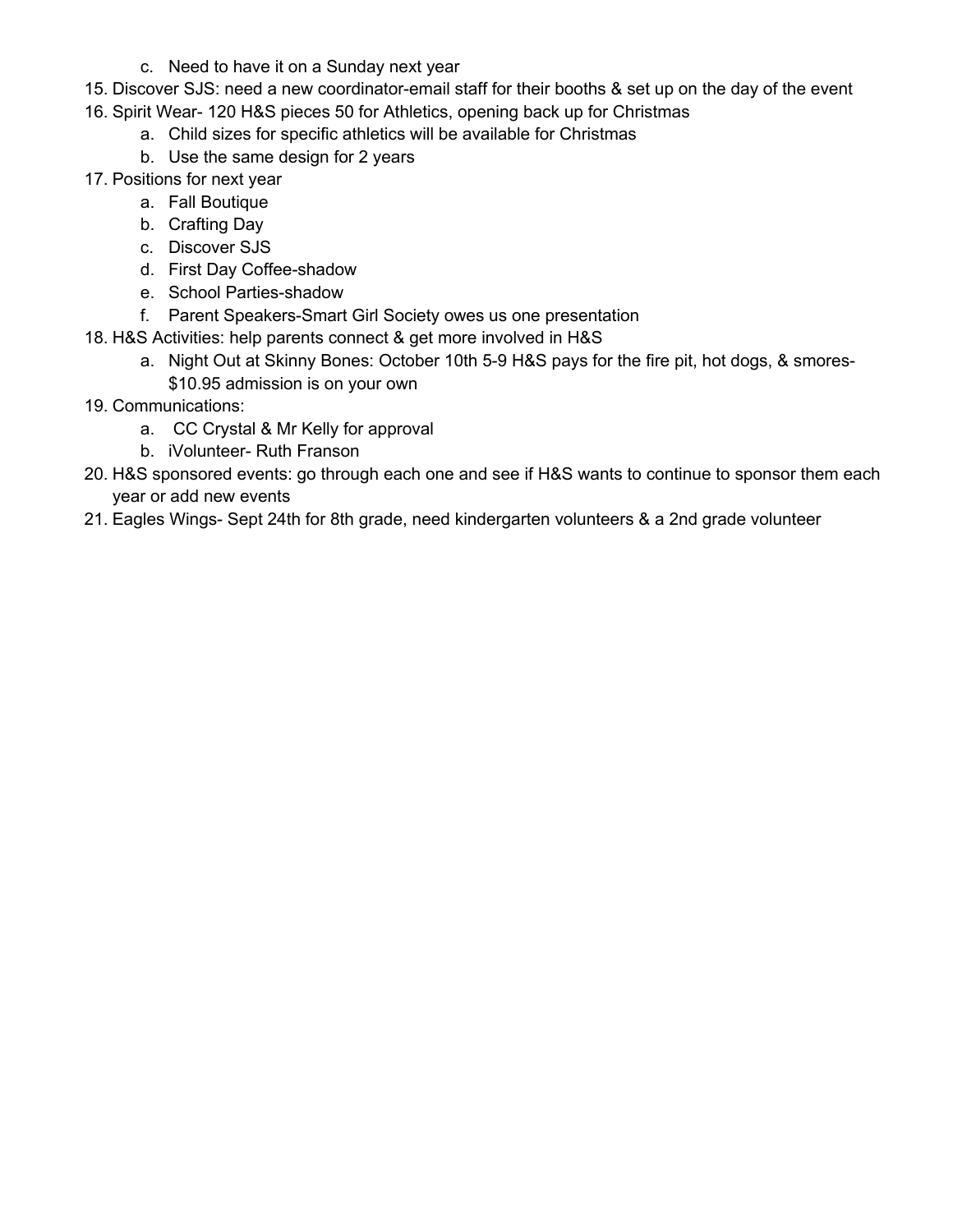## Home and School Association November 6<sup>th</sup> 2019

Attendance - Crystal Anderson, April Gamelin, Linda Giblisico, Aimee Harrison, Kate Kaldenberg, Sammie Becker, Kacey Wandrey, Nicole Hasiak, Katie Vanis, Abbie Lamphere, Justin Evers, Ashley O'Brian, Emily Jones, Jen List, Linday Lytle, Julia Heimes, Jessica Roberts, David Rohan, Jessica Lamoureux

Finance report

- Nov 4th, 2019 Home and School Meeting Finance Report: Ryan Deike Account information for September 2019
- 1 Account Balance: \$38,968.97
- 2 Income Interest: \$0.90 Classroom/Staff \$800.00 Evans Apparel\$285.00 Chipotle \$220.79 Amazon Smiles \$35.68 Total \$1,342.37
- 3 Expenses Mulch \$674.00 Returned Checks \$22.00 Lunch \$85.00 Ice Cream Social \$165.26 Total \$946.26

Account information for October 2019

- 1 Account Balance: \$41,237.96 2 Income Interest: \$0.97 Staff Appreciation \$356.89 TAGG \$139.03 Villagio\$275.32 Coupon Books \$6,355.00 Total \$7,127.21
- 3 Expenses Petersen Printing \$858.00<br>Returned Checks \$22.00 Returned Checks Skinny Bones \$179.28 Coupon Books \$2,762.50 SOAR \$225.00 Classroom Parties \$223.44 Total \$4,270.22

Committee Reports:

Fall Boutique - Well attended, very steady crowd. Had over 40 vendors. \$100 to St. James, \$760 to St. Elizabeth Ann, \$1665 to Home and School. Date for next year TBD.

Christmas Service Project - plans are to do activities again in classrooms (up to teachers when they do them during the week we give them) Date is process of approval.

Christmas Cookies - Drop off morning of Dec 9 and 10th, assembly will be Dec 10th and delivery to neighbors and businesses will be afternoon of the 10th. iVolunteer will be up for families to volunteer Village Inn Pie Cards - on sale now, the cards will be delivered starting middle of next week Catholic Schools Week-

- a. Altitude would prefer to select time frame -request to make sure enough staff on hand
- b. Staff Appreciation will be doing a couple of meals for teachers instead of physical item

Kids Night Out - sch for Dec 14th - will need helpers to run this and donations - iVolunteer will be posted Spirit Wear (Holiday Sale) - Sale will run Nov 18-30, I Love Catholic Schools shirts will be added and youth sizes for sport specific shirts

Nest Fest- April 24th - Had first volunteer meeting - plan break out into committee for more help with everything- working on more ways to notify neighborhood- plan to change up reward days and how many working on ideas to engage the older kids - will have another meeting in January for volunteers - HSA will have an extra meeting on April 1st to go over Nest Fest and make sure everything is good to go